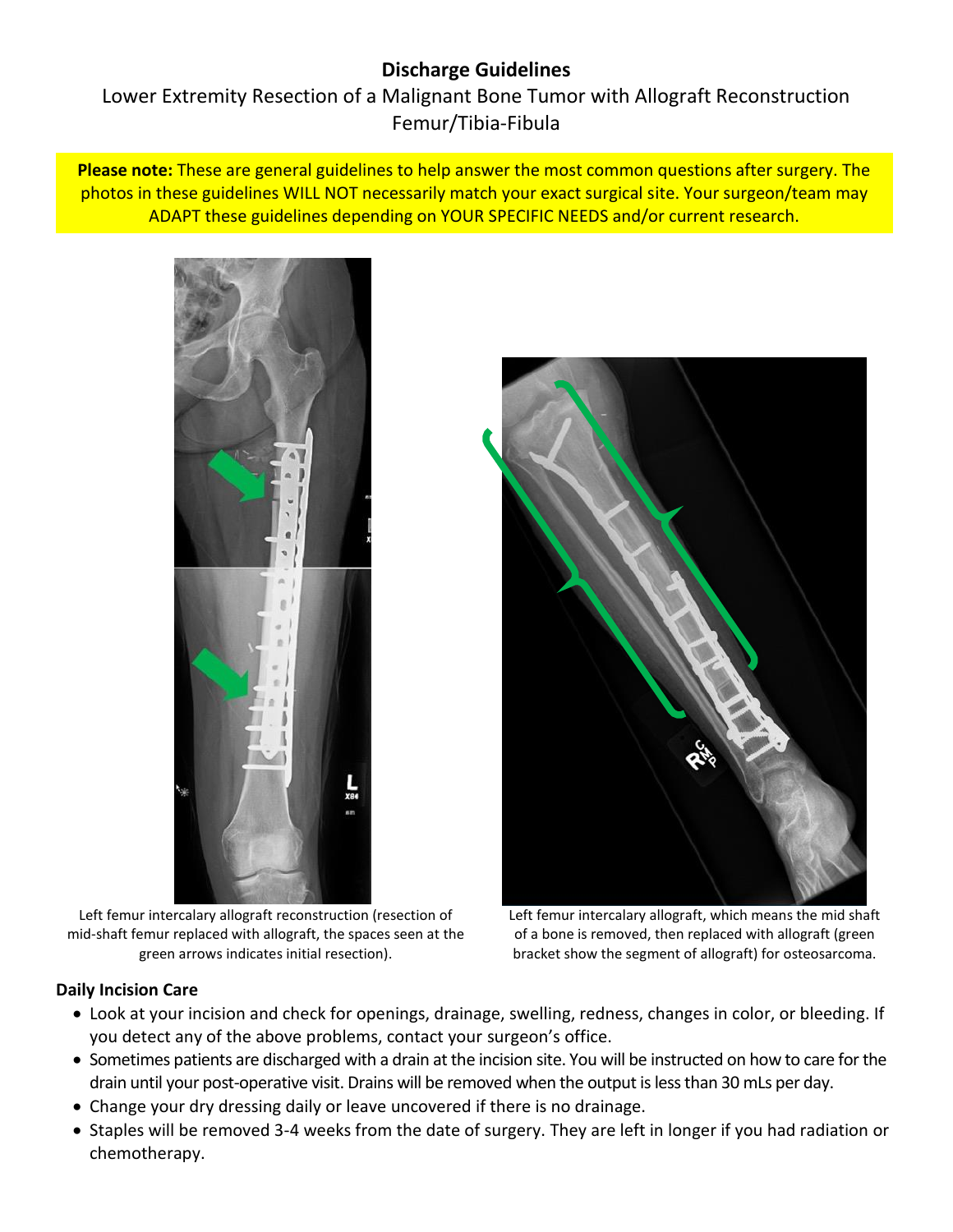- Once the staples are removed, you can use vitamin E lotion, aloe cream or any moisturizer to massage your incision.
- A visiting nurse may come to your house for a few visits to assist you with your incision care.

# **Activity**

\*These tips are simply guidelines. Your activity level will vary depending on a number of factors including the size and location of your incision, whether you have had chemotherapy or radiation, and whether you have had a muscle flap or skin graft.\*

- A physical therapist may come to your house to help you with gait training, safety issues, ace bandage wrapping and exercises.
- The type of surgery dictates which immobility device will be used. Casts are still used for allograft reconstruction, while long leg braces (immobilizer, Beldsoe) are used for metal implants.
- Use supports (crutches, cane, walker) as directed to keep excess weight off your leg.
- Avoid lifting/carrying heavy objects when using supports (crutches, cane, walk); you are a high risk for a fall.
- Removal of the cast or brace and advancement of activity all depends on how much healing is seen in your x-rays.
- Avoid hot tubs and saunas, especially if you have had radiation therapy. The heat could damage the skin in the treatment area.
- We advise that you not participate in contact sports at any time after your surgery. Choosing to do so would put you at a high risk of wearing out and/or fracturing your bone implant. Low impact, non-contact sports are allowed once your bones have sufficiently healed and you receive clearance from your surgeon.
- Return to driving varies by patient and which leg was operated on. Patients with surgery on their right leg may take longer to get back to driving. You MUST be off narcotics. It is always best to resume driving after discussion with your surgeon.
- You may return to work or school if you limit activities that involve using the leg/foot that has been operated on.

# **Diet**

- Your appetite may be less than normal after surgery.
- Incorporate proteins and plenty of fluids into your diet, both of which will aid in the healing process.
- If you are taking narcotics, you should take some type of laxative to prevent opioid-induced constipation.
- Adding supplemental drinks (e.g. Ensure, Boost, and Carnation Instant Breakfast) to your diet will be beneficial if you have lost weight due to chemotherapy or radiation.
- Chemotherapy compounded by the effects of surgery may cause some stomach irritation during your recovery period. Take anti-nausea medications as directed by your surgeon or nurse practitioner. Replacing large meals with several smaller meals spread throughout the day may also be helpful.

# **Medication**

- Continue to take your regular medications.
- If necessary, take prescribed pain medication (narcotics) as directed.
- DO NOT drink alcohol or drive while taking narcotic pain medication.
- If you are taking narcotics, you should take some type of laxative to prevent opioid-induced constipation.
- You most likely will be discharged on a blood thinner to prevent clots, usually Lovenox (subcutaneous injection) for 2-4 weeks (no blood tests are necessary). Newer, direct oral anti-coagulation medications may be prescribed, or continued if you came to the hospital already taking these types of medications (Eliquis, Plavix, Pradaxa, Xarelto).
- Previously Coumadin was given. If you are on Coumadin, you will resume this for your anti-coagulation regimen. Blood tests are necessary for Coumadin; the INR range needs to be between 1.5 and 2.0.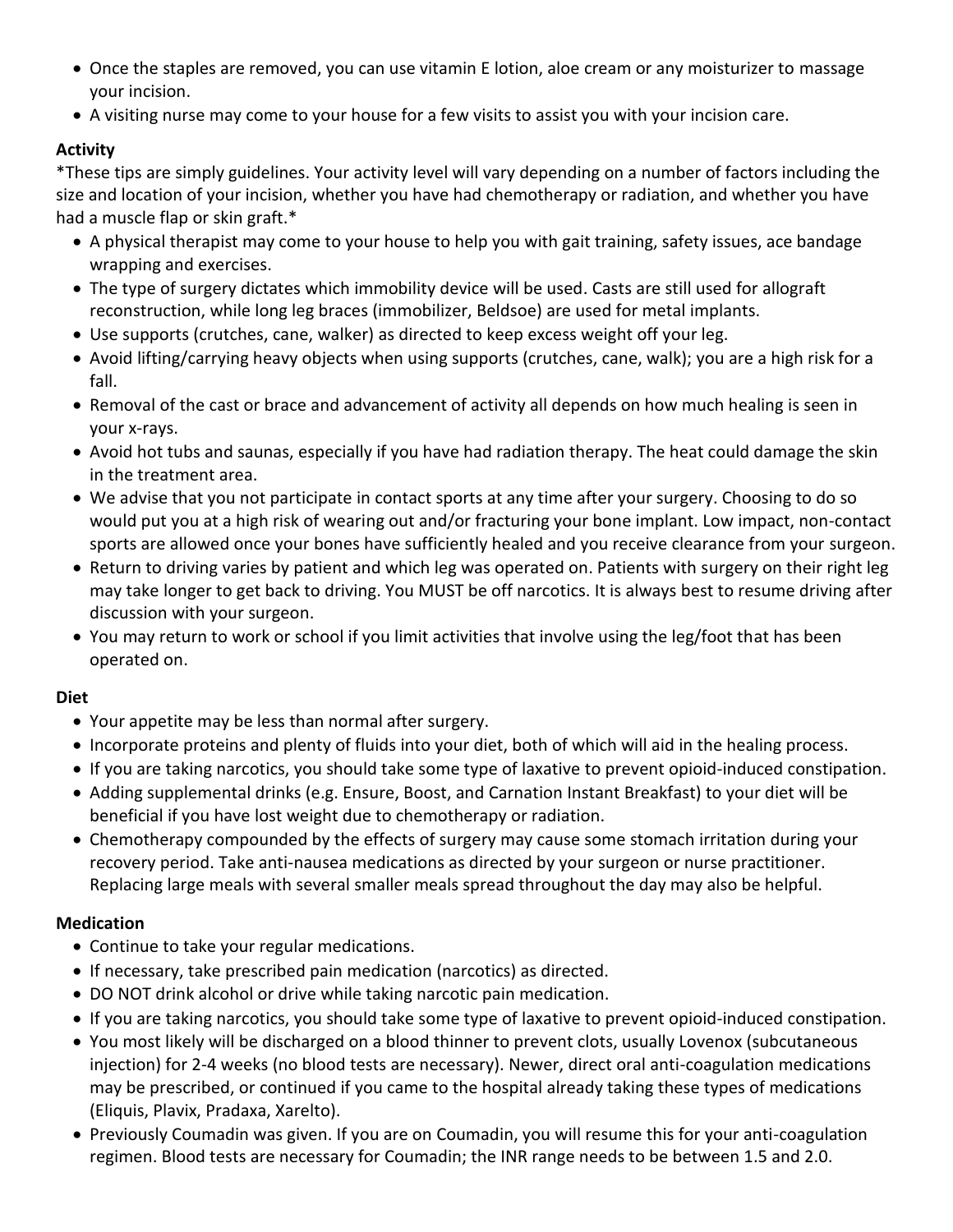- If you are discharged on a blood thinner administered via daily injection, no blood tests are necessary.
- You may be advised to take just an aspirin daily to prevent blood clots.

#### **Pain**

- Your surgical team understands that you will experience different levels and types of pain following your surgery. You will be prescribed a narcotic, if you wish. Some patients decline a narcotic due to the current opioid crisis and request milder pain medications (tramadol), and/or just take Tylenol alternating with anti-inflammatory medications (Advil, Motrin, Aleve), if tolerated. When we prescribe narcotics, we must do so per current state and federal regulations, which includes a narcotic contract.
- Because of the current focus on opioid addiction, we recommend a multitude of cognitive behavioral techniques, such as imagery, mindfulness, psychotherapy, deep breathing exercises, virtual reality for distraction, journaling, video games, TENS unit (muscle stimulators that can be used at home) and all other integrative care therapies (physical therapy, acupuncture, chiropractic, massage, lymphedema treatment, reiki).

# **Common Problems**

- It is normal to feel tired after you are discharged.
- If you experience pain and/or swelling, try elevating the site for relief or apply ice use caution not to leave on more than 20 minutes to prevent frost burn.
- If you develop a firm lump in the incisional area, and your overlying skin looks black and blue, you may have developed a postoperative hematoma (blood collection at the operative site where the mass was removed). Notify your surgeon's office.
- Your leg may seem heavy after surgery. This is due to your muscle weakness. Your strength and ability to control your leg will increase over time.
- You may experience numbness at your incision site. This is normal and usually decreases in time.
- If you have had chemotherapy and are experiencing anything unusual that could be a sign of infection such as a high temperature, cough, sore throat, mouth sores, skin rashes, chills or sweating, call your oncologist or nurse practitioner IMMEDIATELY. Chemotherapy can weaken your immune system for a period of time, so any of these symptoms could become dangerous if they are not treated quickly.
- If you have had radiation therapy, the area of skin treated (radiation field) may feel dry, hard and itchy. The skin in this area may also darken and/or peel. These symptoms should lessen within a few weeks of stopping radiation treatments. Do not scrub or use soap on the affected area. Avoid exposing the treated area to direct sunlight. When going outdoors, be sure to use a sunscreen with the highest UV protection. These precautions will help your skin heal more quickly.
- Lymphedema is chronic swelling caused by a build-up of fluid that occurs when the lymphatic system is faulty or damaged. Tumor resection, especially following radiation, can cause lymphedema. Please refer to our patient guide: *Lymphedema – What you Need to Know* (www.massgeneral.org/ortho-oncology/lymphedma).
- For constipation (not being able to move your bowels), drink plenty of water and non-carbonated fluids, and eat foods that are high in fiber (e.g. bran, prunes, fruit, whole wheat breads). There are numerous over-the-counter medications available to help relieve constipation such as Dulcolax, Magnesium Citrate, or Miralax. Ask your local pharmacist to assist you in finding one that is right for you.
- If you smoked cigarettes before the surgery, DO NOT START SMOKING AGAIN! Smoking (the nicotine) causes constriction of blood vessels preventing adequate blood flow to the operative area and can delay healing. If you need assistance with this, please contact the MGH Quit Smoking Service at 617-726-7443.

# **Returning to Work/School**

 The length of disability following surgery varies depending on the type of work you do. You may return to school or a sedentary type job much earlier than you would return to a job requiring physical labor.